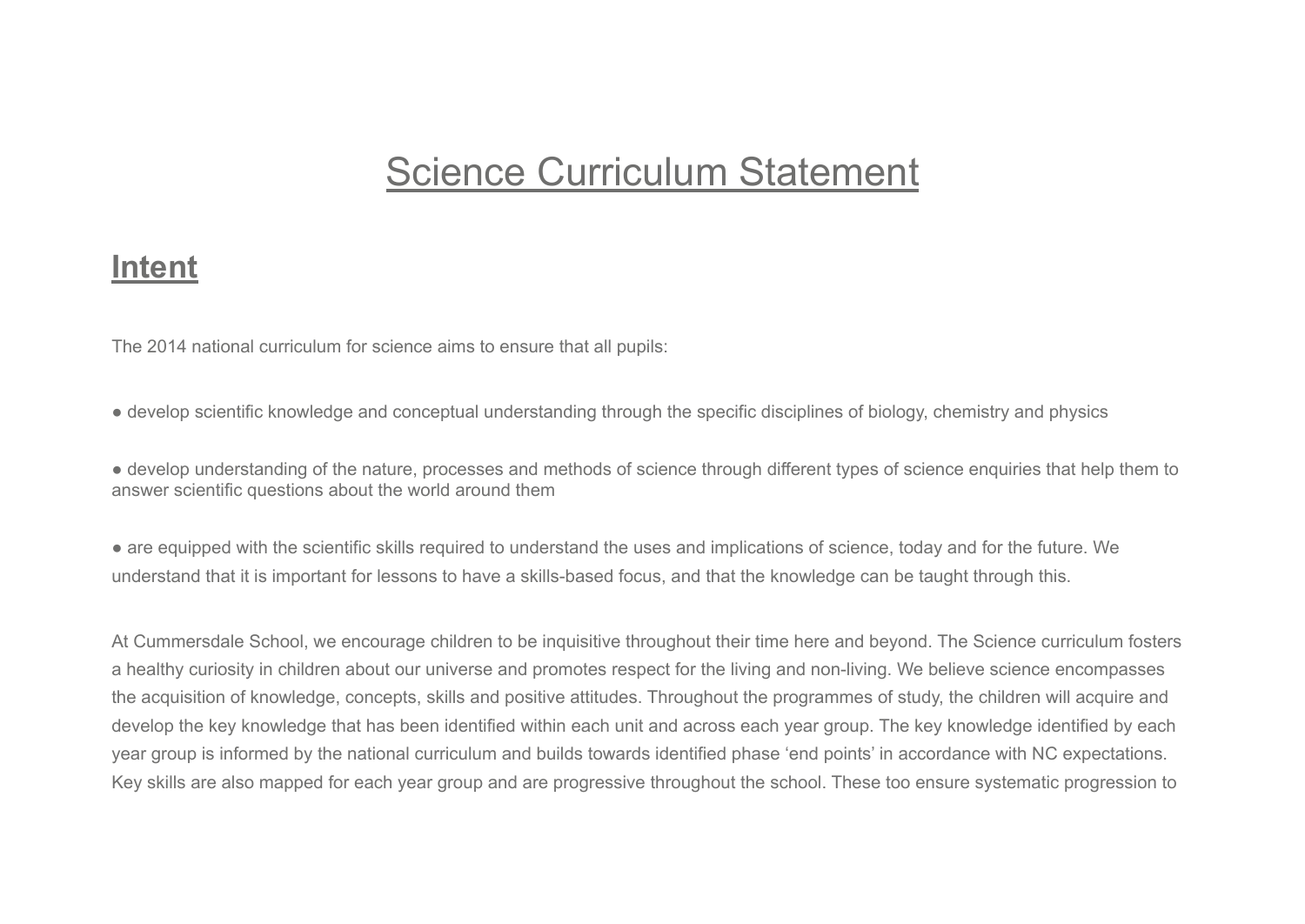identified skills end points which are in accordance with the Working Scientifically skills expectations of the national curriculum. The curriculum is designed to ensure that children are able to acquire key scientific knowledge through practical experiences; using equipment, conducting experiments, building arguments and explaining concepts confidently. The school's approach to science takes account of the school's own context, ensuring access to people with specialist expertise and places of scientific interest as part of the school's commitment to learning outside the classroom (Forest Schools Year3/4, EYFS). Cross curricular opportunities are also identified, mapped and planned to ensure contextual relevance (Testing astronaut suit materials in Year 1 and 2, Troutankhamun Year 3 and 4, Programming a Mars Rover in Year 5 and 6). Children are encouraged to ask questions and be curious about their surroundings and a love of science is nurtured through a whole school ethos and a varied science curriculum.

## **Implementation**

Teachers create a positive attitude to science learning within their classrooms and reinforce an expectation that all pupils are capable of achieving high standards in science. Our whole school approach to the teaching and learning of science involves the following;

• Science will be taught in planned and arranged topic blocks by the class teacher. We use the CUSP (Curriculum with Unity Schools Partnership) curriculum scheme of work to support our planning. Our learning sequences for Science have been carefully planned, ensuring children are building on prior learning and that Tier 2 and 3 vocabulary appropriate to the study is taught explicitly. Knowledge notes are used to clarify all children, which incorporate key vocabulary, information, and images to support learning. Regular practice ensures that the knowledge becomes 'sticky' and encourages productivity.

● Existing knowledge is checked at the beginning of each topic, as part of the KWL strategy (What I know, What I would like to Know and What I have Learned). This ensures that teaching is informed by the children's starting points and that it takes account of pupil voice, incorporating children's interests.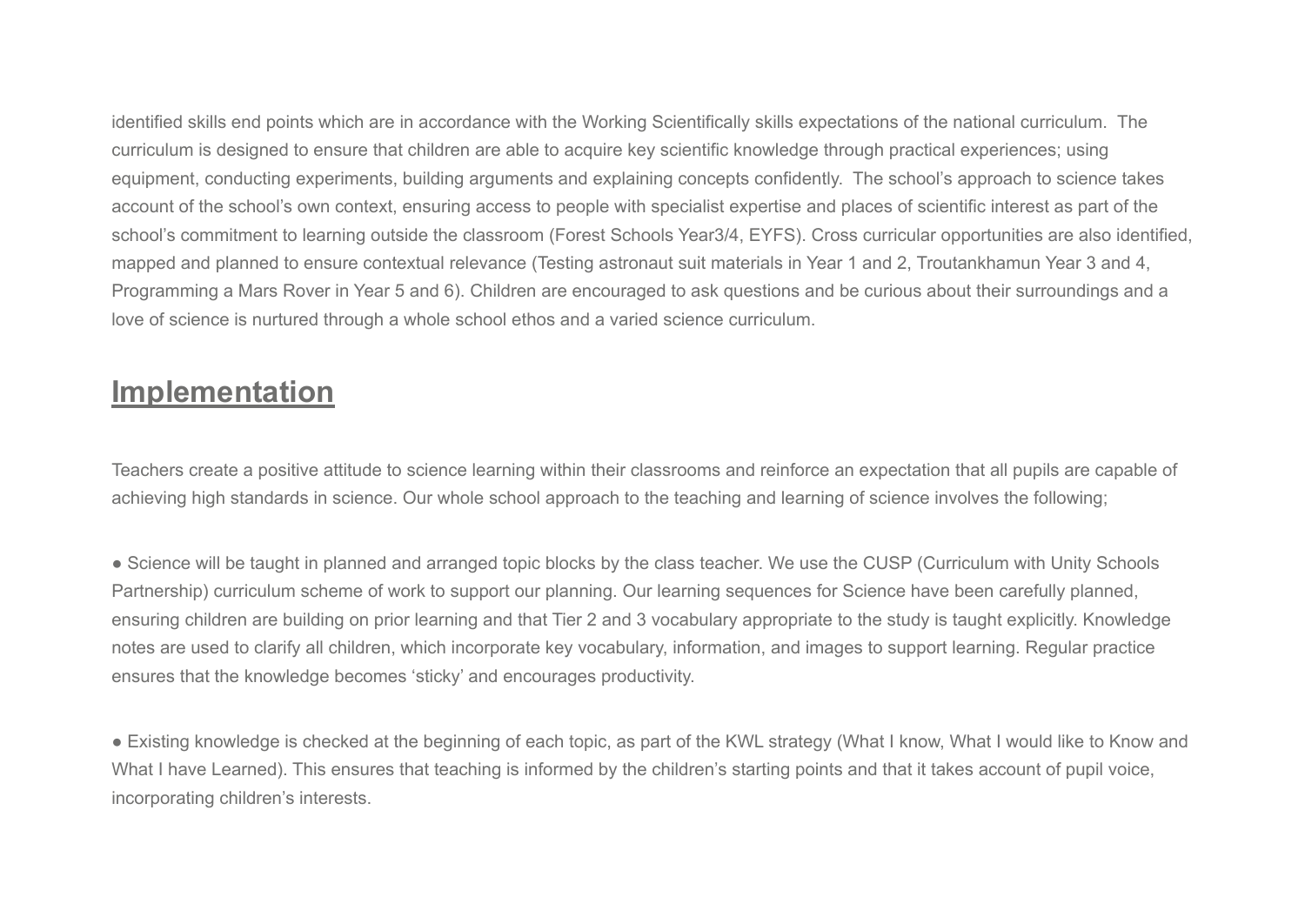● Through our planning, we involve problem solving opportunities that allow children to apply their knowledge, and find out answers for themselves. Children are encouraged to ask their own questions and be given opportunities to use their scientific skills and research to discover the answers. This curiosity is celebrated within the classroom and throughout the school. Planning involves teachers creating engaging lessons, often involving high-quality resources to aid understanding of conceptual knowledge. Close links with the local secondary school allows us to borrow more sophisticated scientific apparatus (such as light boxes and dissection kits). Teachers use precise questioning in class to test conceptual knowledge and skills, and assess pupils regularly to identify those children with gaps in learning, so that all pupils keep up. Tasks are selected and designed to provide appropriate challenge to all learners, in line with the school's commitment to inclusion.

● We build upon the knowledge and skill development of the previous years. As the children's knowledge and understanding increases, they become more proficient in selecting, using scientific equipment, collating and interpreting results, they become increasingly confident in their growing ability to come to conclusions based on real evidence.

● Working Scientifically skills are embedded into lessons to ensure that skills are systematically developed throughout the children's school career and new vocabulary and challenging concepts are introduced through direct teaching. This is developed through the years, in-keeping with the topics.

● Teachers demonstrate how to use scientific equipment, and the various Working Scientifically skills in order to embed scientific understanding. In Year 5 and 6 the children used dissection tools confidently and safely to study the anatomy of a cow's eye. They have also had the opportunity to dissect a fish. Observing organs and understanding how they work within a single animal strengthens children's comprehension of biological systems and creates a lasting impression on their minds. Teachers find opportunities to develop children's understanding of their surroundings by accessing outdoor learning (Desert Island Week) and workshops with experts.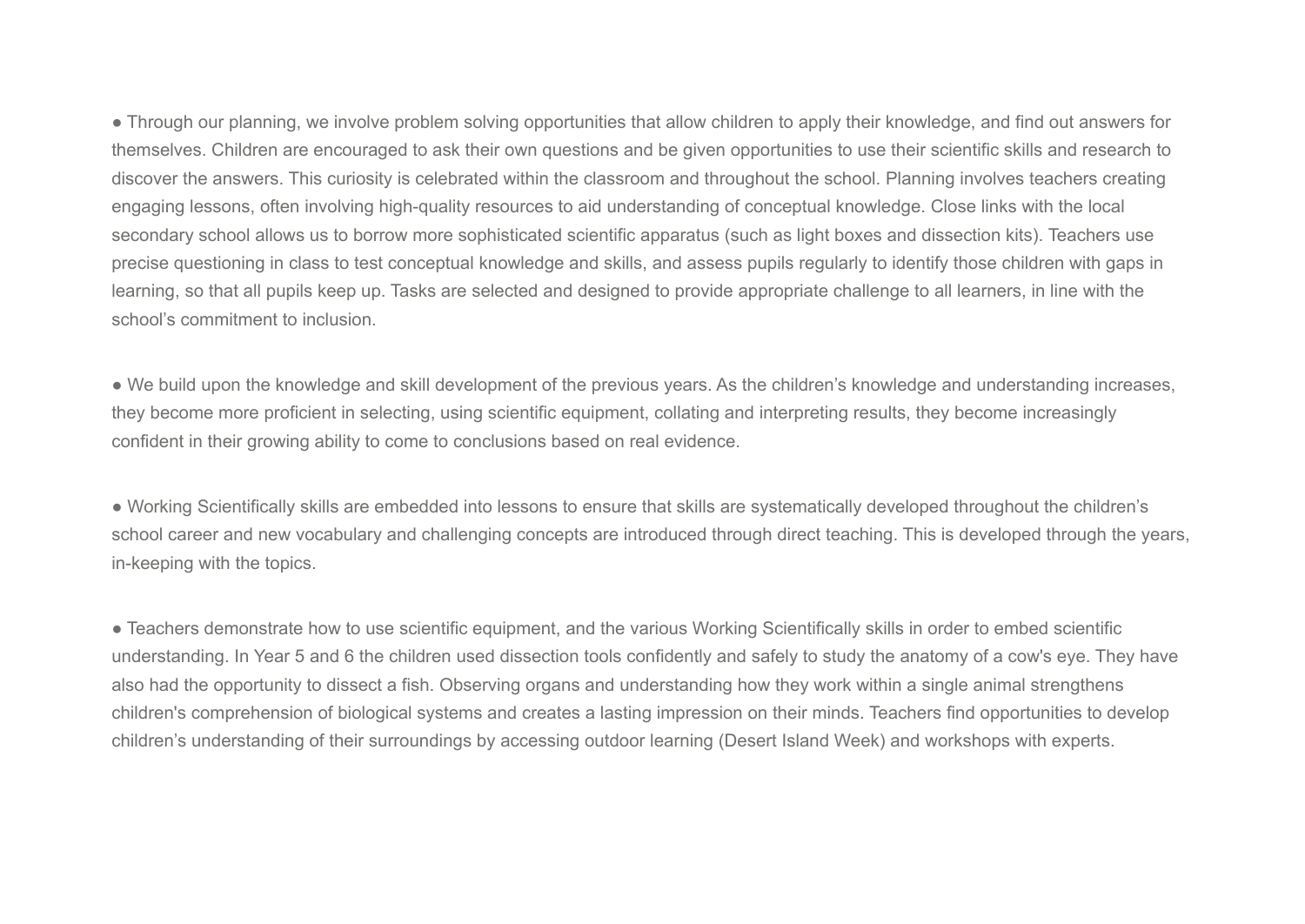● Children are offered a wide range of extra-curricular activities, visits, trips and visitors to complement and broaden the curriculum. These are purposeful and link with the knowledge being taught in class. Year 5 and 6 visit the Life Centre as part of their topic on Space and experience how it feels to be an astronaut. Year 1 and 2 visit the aquarium as part of their seaside animals topic. Children have the opportunity to attend after school 'Weird Science Club' and in the past a CSI Club. Visitors into school have included the dentist who spoke to all the children.

● Regular events, such as Science Week, project weeks or activity days, allow all pupils to come off-timetable, to provide broader provision and the acquisition and application of knowledge and skills. During these events, the children have been able to observe the effects of dry ice making potions and rockets whilst gaining an understanding of changes of state.

● At the end of each topic, key knowledge is reviewed by the children and rigorously checked by the teacher and consolidated as necessary.

## **Impact**

The successful approach at Cummersdale results in a fun, engaging, high-quality science education that provides children with the foundations and knowledge for understanding the world. Our engagement with the local environment ensures that children learn through varied and first hand experiences of the world around them. Frequent, continuous and progressive learning outside the classroom is embedded throughout the science curriculum. Through various workshops, trips and interactions with experts, children have the understanding that science has changed our lives and that it is vital to the world's future prosperity. Children at Cummersdale overwhelmingly enjoy science and this results in motivated learners with sound scientific understanding.